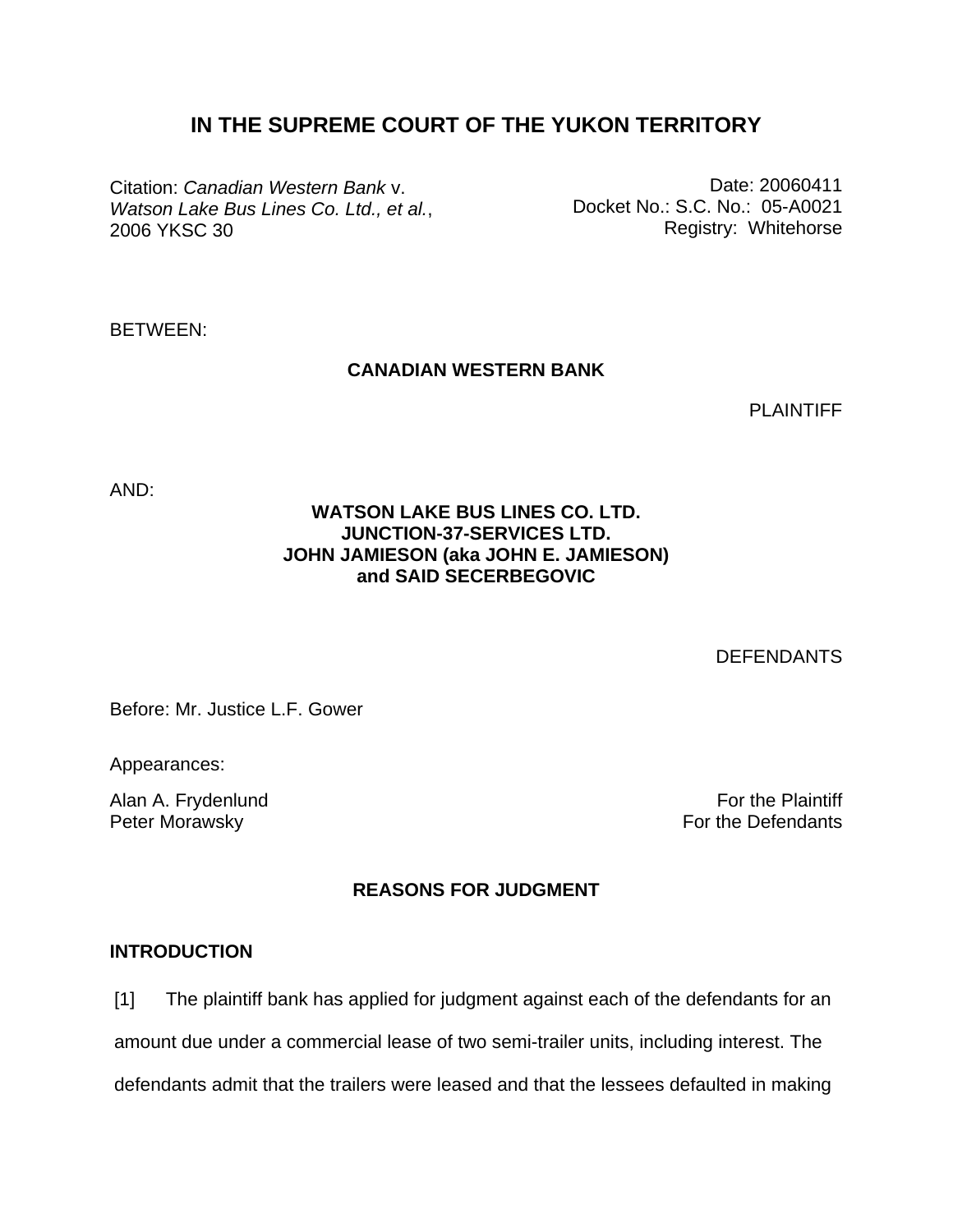payments under the lease. The sole issue is whether a condition of the lease requiring the lessees to pay 24 percent interest per annum on any sums due under the lease constitutes a penalty, and is therefore unenforceable, in which case that aspect of the plaintiff's damages would have to be assessed in accordance with common law principles.

### **FACTS**

[2] Watson Lake Bus Lines Co. Ltd. and Junction-37-Services Ltd. leased the two trailer units from North American Lease Underwriters Inc. ("North American") on July 31, 2002. The original term of the lease was due to expire on June 30, 2007. However, at the end of the  $60<sup>th</sup>$  month of the lease, the lessees had the option to purchase the trailers for a specified sum. In the event that the purchase option was not exercised, the lessees were obliged to continue to lease the trailers for an additional five months until November 30, 2007.

[3] On August 8, 2002, the lease was assigned from North American to the plaintiff bank.

[4] On August 19 and 20, 2002, respectively, the defendants, Jamieson and Secerbegovic signed personal guarantees guaranteeing the lessees' obligations under the lease.

[5] Commencing November 6, 2003, the lessees defaulted in their payments under the lease. On February 10, 2004, the bank gave written notice to each of the defendants that it intended to enforce its security under the lease agreement and demanded payment of the monies owing under the lease, plus interest, which to date the defendants have failed to pay.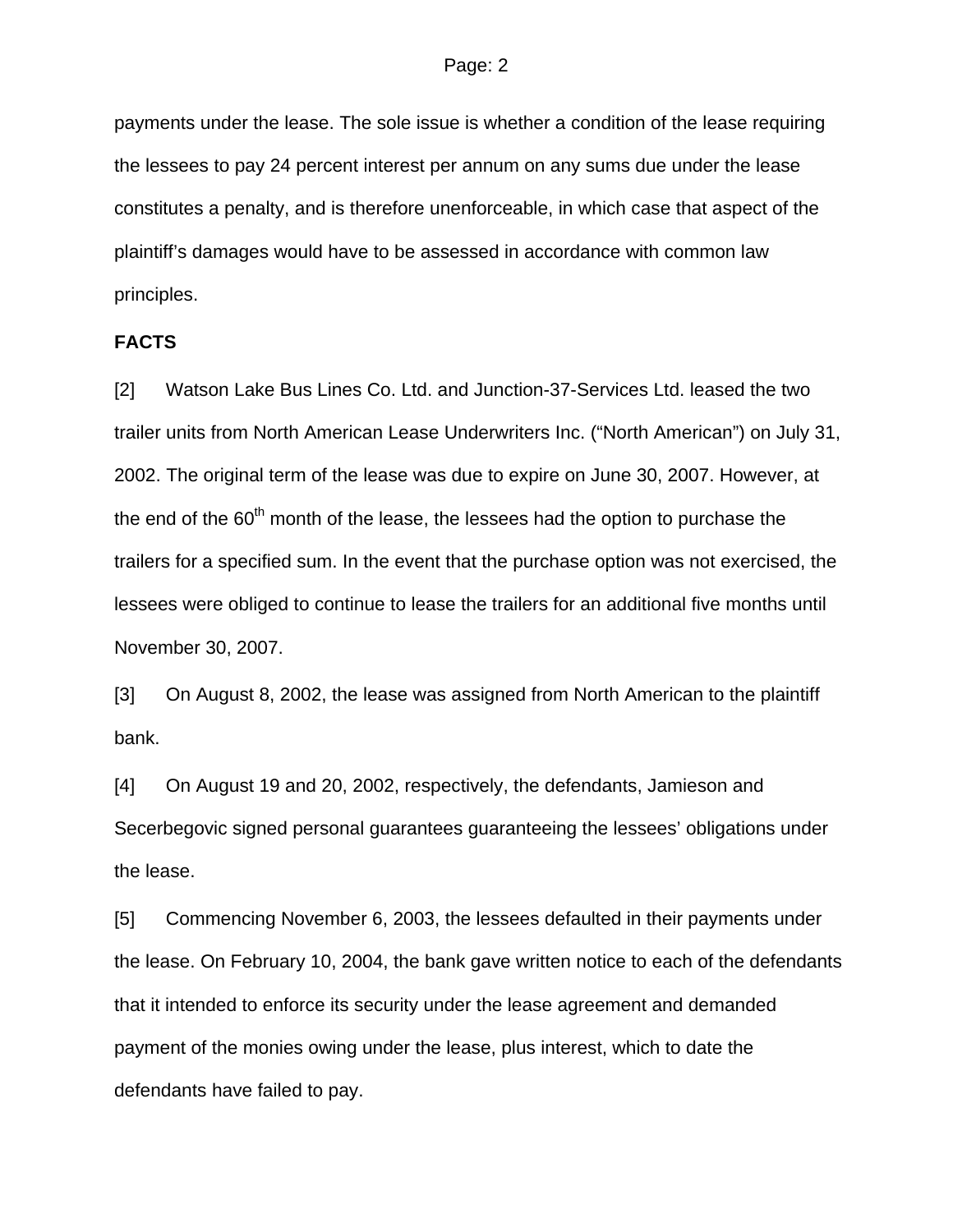[6] Pursuant to the terms of the lease, the bank properly repossessed the trailers and sold them on or about March 10, 2005 for a net sum of \$152,793.49. The bank claims remaining damages of \$203,300.87 as of April 5, 2005, plus interest at the rate of 24 percent per annum.

[7] The bank's claim for damages arises from para. 17.2(d) of the lease, which purports to provide for the calculation of liquidated damages payable to the lessor upon default. The provision reads as follows:

"Upon the occurrence of any event of default set forth in this paragraph, Lessor may, in its sole discretion, and in addition to any other remedies it may have at law, exercise one or more of the following remedies:

. . .

(d) Lessor may give notice to Lessee that Lessee shall pay immediately to Lessor as liquidated damages which shall be conclusively deemed to be a genuine pre-estimate of the damages suffered by Lessor and not a penalty and which liquidated damages shall be calculated as follows:

(i) by determining the present value on the basis of an interest rate of six (6) percent per annum unless otherwise prescribed by Lessor and calculated and compounded monthly on the total of all amounts due or to become due under the Lease as rental or otherwise to the expiration of the term or the current renewal term hereof: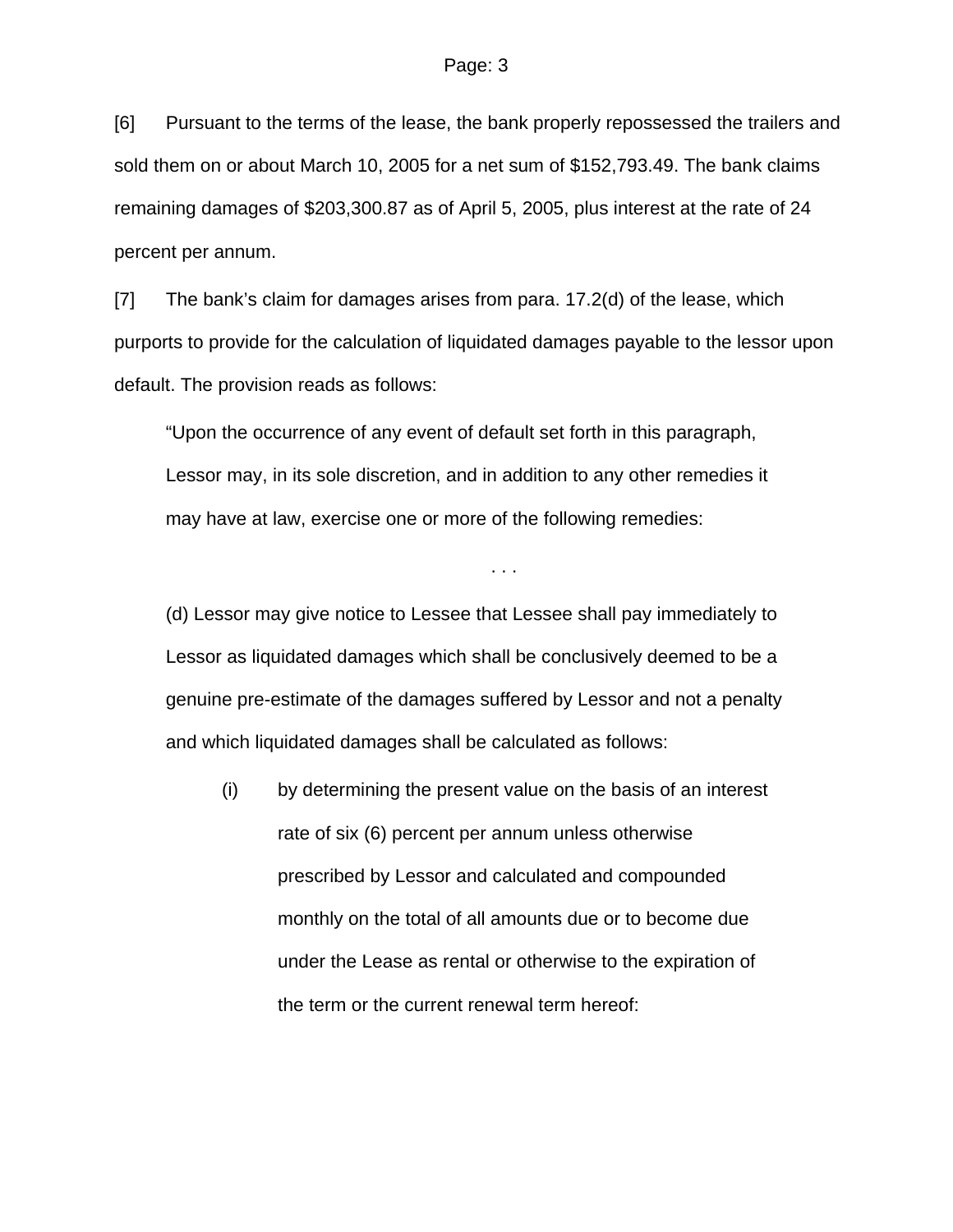- (ii) by adding to that present value any other sums otherwise payable by Lessee to Lessor to the end of the term pursuant to the Lease;
- (iii) by deducting from the total amount calculated according to subparagraphs (i) and (ii) above the net proceeds of the sale, leasing or other disposition of the equipment less Lessor's cost of disposition; . . .".
- [8] The bank's claim for interest arises from para. 19 of the lease:

". . . Should Lessee fail to pay upon the due date any part of any sum hereby required to be paid to Lessor or to reimburse Lessor immediately upon demand for any expenditures incurred by Lessor under this Lease, Lessee shall pay to Lessor a late charge of TEN (\$10.00) DOLLARS for each month or part thereof for which any payments owing is unpaid plus interest at the rate of TWO (2%) PER CENT per month (equivalent to TWENTY-FOUR (24%) PER CENT per year) upon such payments due and unpaid until the date of payment. …"

[9] It is also important to note another provision of the lease, which I will discuss later. Paragraph 17.3 of the lease would have allowed the lessees to redeem the equipment prior to its repossession by the lessor. It provides:

"If at any time prior to Lessor repossessing the equipment or Lessee surrendering the equipment pursuant to subparagraph 17.2, Lessee pays to Lessor the amounts specified to be paid to Lessor as liquidated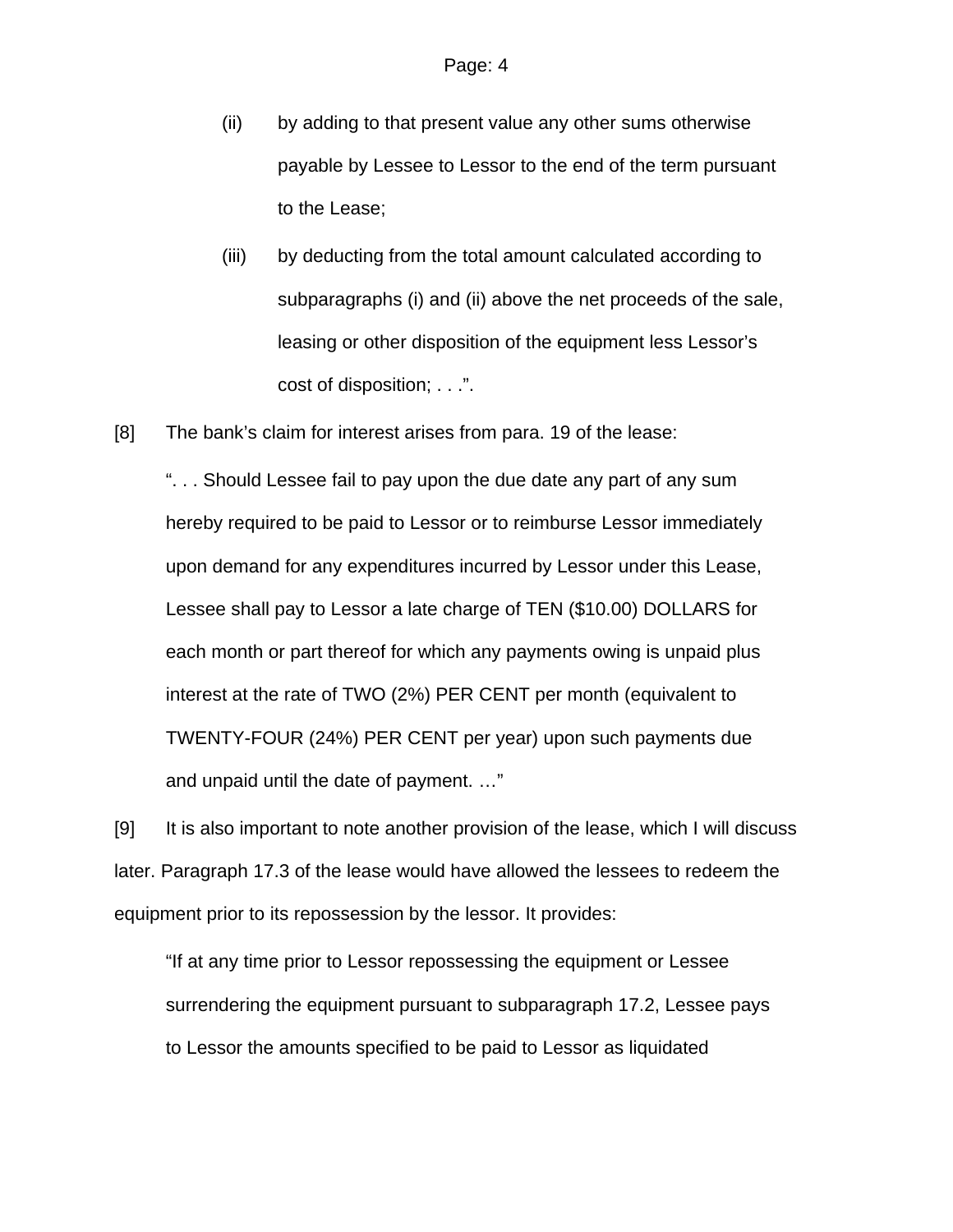damages under subparagraphs  $17.2(d)(i)$ , (ii) and (iii) and the amounts specified in paragraph 19, title to the equipment shall vest in the Lessee.

#### **ANALYSIS**

[10] The defendants submitted one case authority, *Keneric Tractor Sales Ltd.* v. *Langille*, [1985] N.S.J. No. 118 (N.S.C.A.), in support of their argument that the 24 percent interest rate constitutes an unenforceable penalty. That case involved leases of 10 items of farm machinery, for a total value in the vicinity of \$250,000. At the end of each lease, the lessees were given the option to purchase the machinery at 25 percent of the original price. The lessees defaulted under the leases, and the lessor seized the equipment and sold it. The issue before the Court was the calculation of damages suffered by the lessor as a result of the breach of the leases. The default clause in each of the leases purported to provide for the calculation of liquidated damages upon termination of the lease and repossession of the equipment. In the case of a resale of the equipment, the provision stated that the lessee would be liable to the lessor:

". . . for the difference between (a) the sum of all rentals called for by the lease, plus an amount equal to Twenty (20) percent of the aggregate minimum rental charges for the unexpired portion of the lease term, not as a penalty but as and for liquidated damages and (b) the sum of all rental paid and net proceeds of the sale . . ." (emphasis added).

[11] Hart J.A., speaking for the majority of the Nova Scotia Court of Appeal, extensively reviewed the law relating to the proper calculation of damages suffered by owners of goods where persons to whom the goods have been leased breach the lease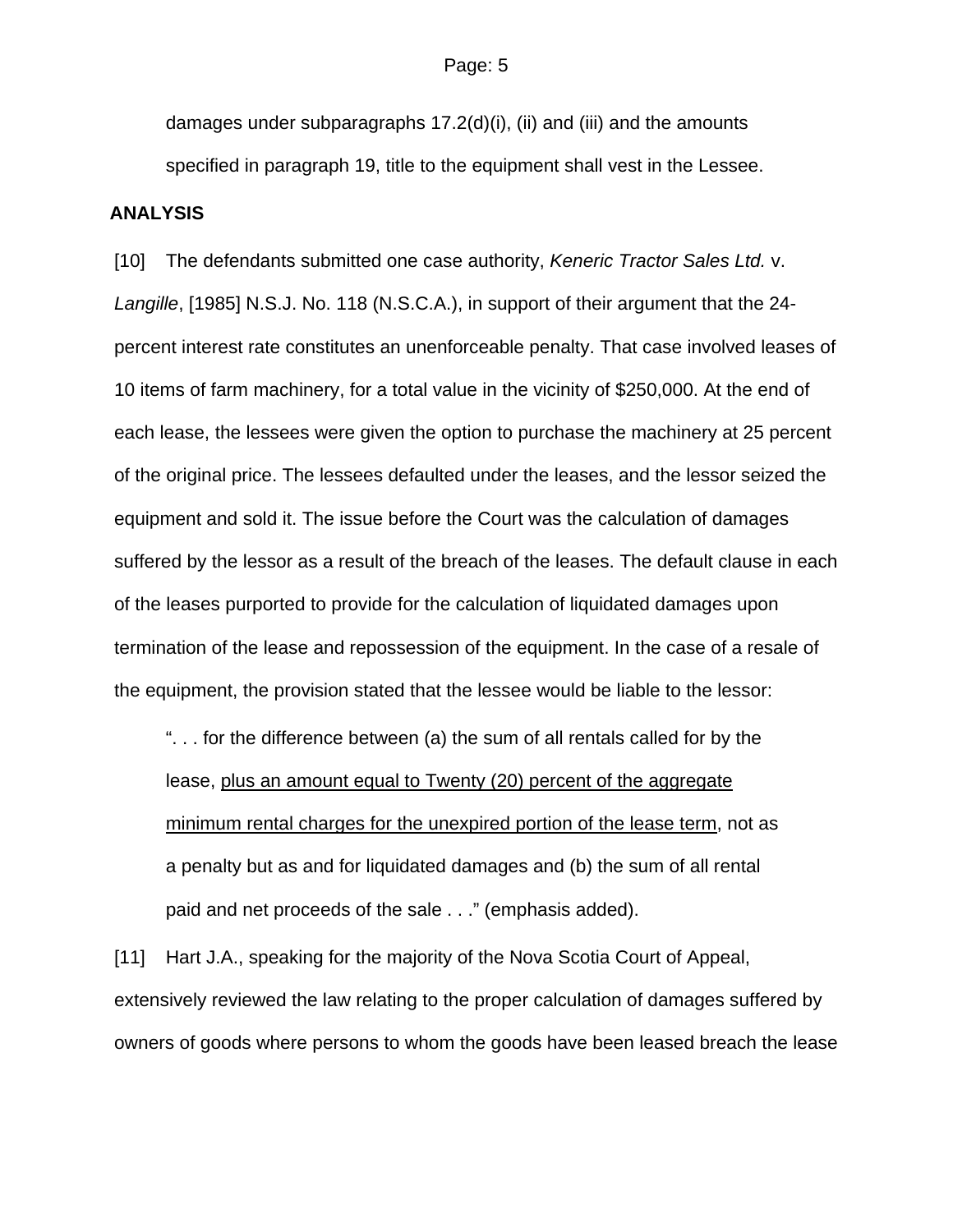contract. He referred to the law as having been in a "state of confusion" for some time, and continued at para. 16:

"Much of the confusion arises from the tremendous development in the use of chattel leases which now extend all the way from simple bailments for reward to complicated financing arrangements for the sale of all types of manufactured goods and equipment. The owner who rents a truck with a life expectancy of five years for a period of six months would probably only suffer minimal damage if the lessee defaulted after the second month, but the person who is not in the business of leasing chattels, who uses a lease as the method of financing the sale of the unit because it demands no down payment, or because it is preferable from a tax point of view, would probably be damaged upon default by the lessee to the extent of the full purchase price plus finance charges, less the amount that could be recovered from the resale of the goods or their re-leasing . . ."

[12] After reviewing the early Canadian cases, which were based upon English law, Hart J.A. quoted Laskin J., as he then was, in *Highway Properties Ltd.* v. *Kelly, Douglas & Co.*, [1972] 2 W.W.R. 28, at paras. 28 to 31. That case implicitly, if not explicitly, accepted that if a lessee defaults by failing to pay rent, in accordance with the doctrine of anticipatory breach of contract, the lessor may sue for complete damages without waiting until the end of the term of the lease. In other words, a lessor may elect to terminate a lease, but with notice to the defaulting lessee that damages will be claimed on the basis of a present recovery of damages for losing the benefit of the lease over its unexpired term. Laskin J. held that one element of such damages would be "the present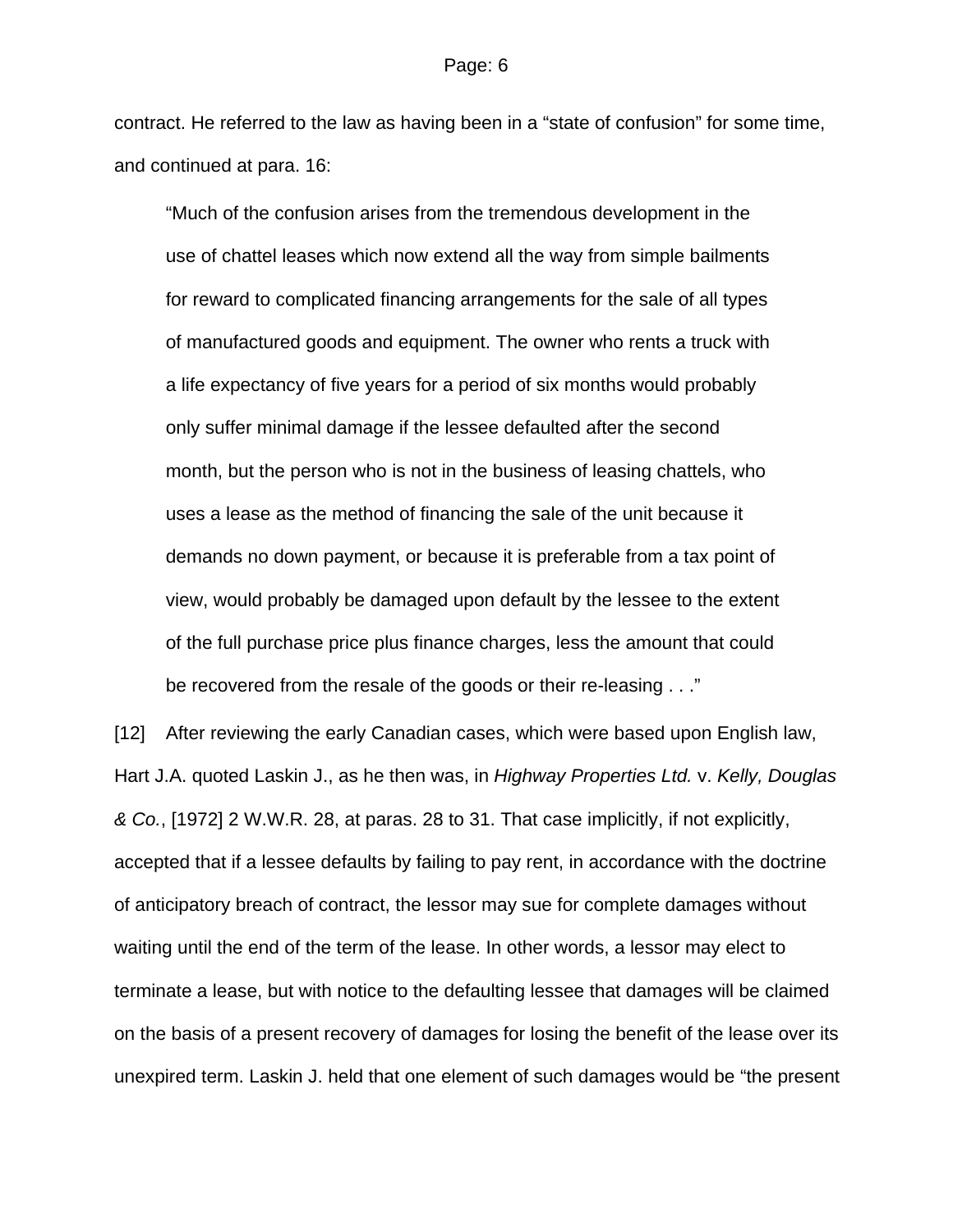#### Page: 7

value of the unpaid future rent for the unexpired period of the lease," less any amount recovered by the lessor in mitigation.

[13] In *Keneric Tractor*, Hart J.A., at para. 34, acknowledged that if the parties to a lease have agreed to a method of calculating the liquidated damages in advance in the contract, then that would be the measure of damages, unless such a calculation would amount to a penalty. If so, the damages would have to be assessed in accordance with the common law. At para. 40, he continued that the wording of the default clause in the lease before the Court, quoted above at para. 10, constituted a penalty and was "unenforceable," as it was "arbitrary and had no relation to the actual damage suffered" by the lessor. However, Hart J.A. allowed that even under a common law assessment of damages, a lessor would be allowed to recover as its loss the value of the purchase price as well as a reasonable amount for finance charges up to the time of repossession, less any rents paid and less the amount recovered upon resale of the equipment with an allowance for the expenses of repossession and resale.

[14] Para. 17.2(d) of the lease, quoted above at para. 7, obviously represents the intention of the parties in this instance to provide for the calculation of liquidated damages upon default, which is expressly specified not to be a penalty. The defendants take no issue with this provision. In other words, unlike the clause in *Keneric Tractor Sales*, which was ultimately held to amount to a penalty, and was therefore unenforceable, the defendants here agree that para. 17.2(d) is enforceable. Beyond that, however, the defendants argue that, to the extent that they have delayed in their payment of the liquidated damages, they should not be charged interest at the rate of 24 percent per annum. They say the 24-percent rate is arbitrary and does not reflect the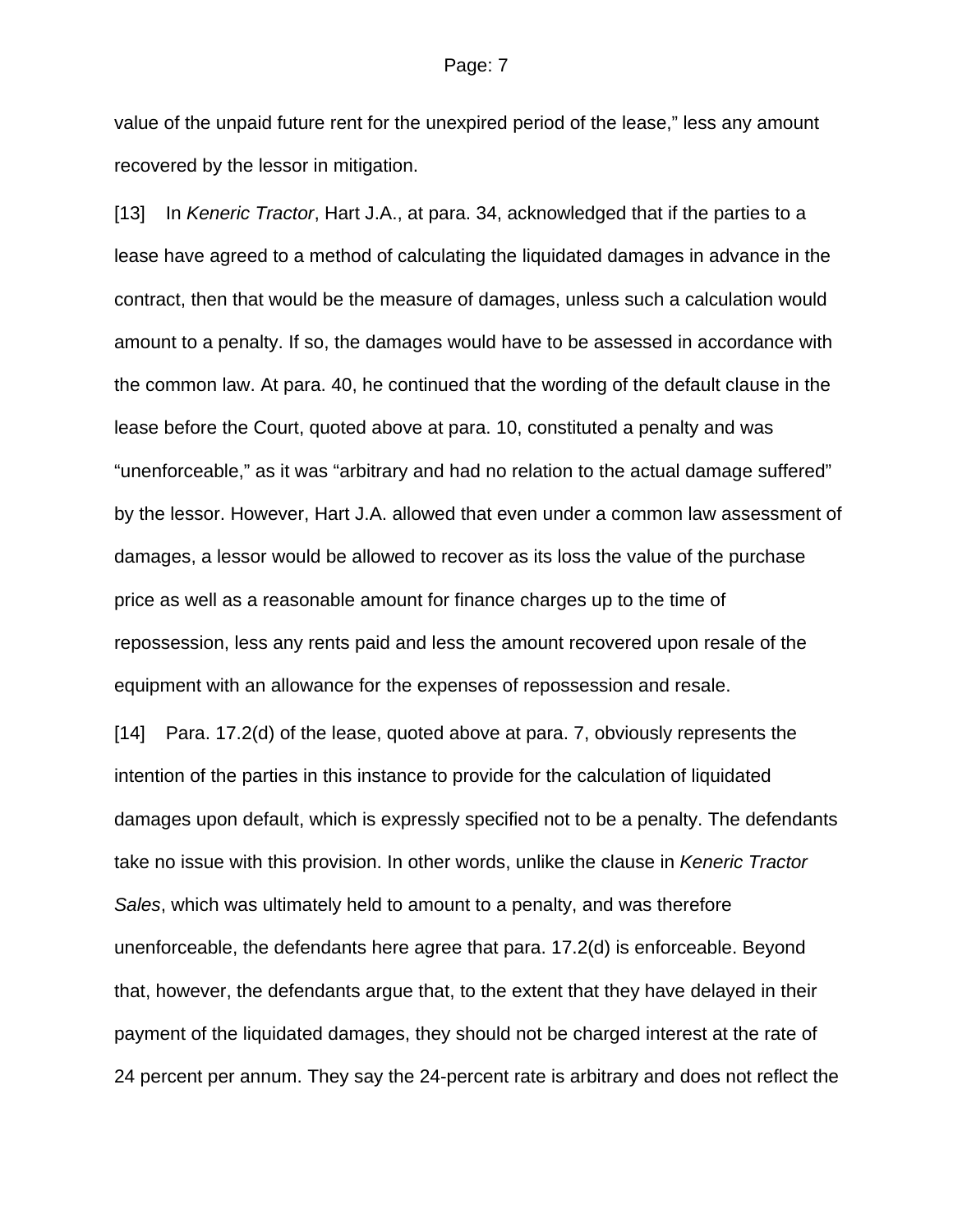actual damage suffered by the plaintiff bank. The defendants have calculated that the effective annual interest rate under the lease, assuming it had been honoured to the end of its term, would have been about 4.66 percent. Therefore, the 24-percent rate gives the bank a "bonus" and it should be viewed as a penalty. Although the 4.66 percent figure is not mentioned anywhere in the lease, the defendants argue that it is the appropriate rate to use in compensation for the delay the plaintiff has suffered in receiving payment of its liquidated damages. In the alternative, the defendants submitted that the plaintiff bank should be limited to pre-judgment interest under the *Judicature Act*, R.S.Y. 2002, c. 128.

[15] It is common ground between the parties that the application of para. 17.2(d) to these facts results in a calculation of liquidated damages from February 10, 2004. That was the date the defendants received notice of the bank's intention to enforce its security under the lease. The calculation then runs to the expiry of the original term of the lease, being June 30, 2007. (Here, the bank concedes that under the principle of *contra proferentem*, as the lease was prepared by the bank, any ambiguity with respect to when the original term of the lease ends, should be interpreted in favour of the lessees. Thus, any uncertainty about the possible extension of the lease to November 30, 2007, through the application of the option to purchase clause, should be resolved in favour of the lessees.) That results in a calculation of the present value to the lessor of the unexpired original term of the lease from February 10, 2004 to June 30, 2007, based on an interest rate of six percent per annum as provided for in para. 17.2(d). Precisely what that value is continues to be a matter of discussion between the parties. However, they have not asked me to decide the point. They are relatively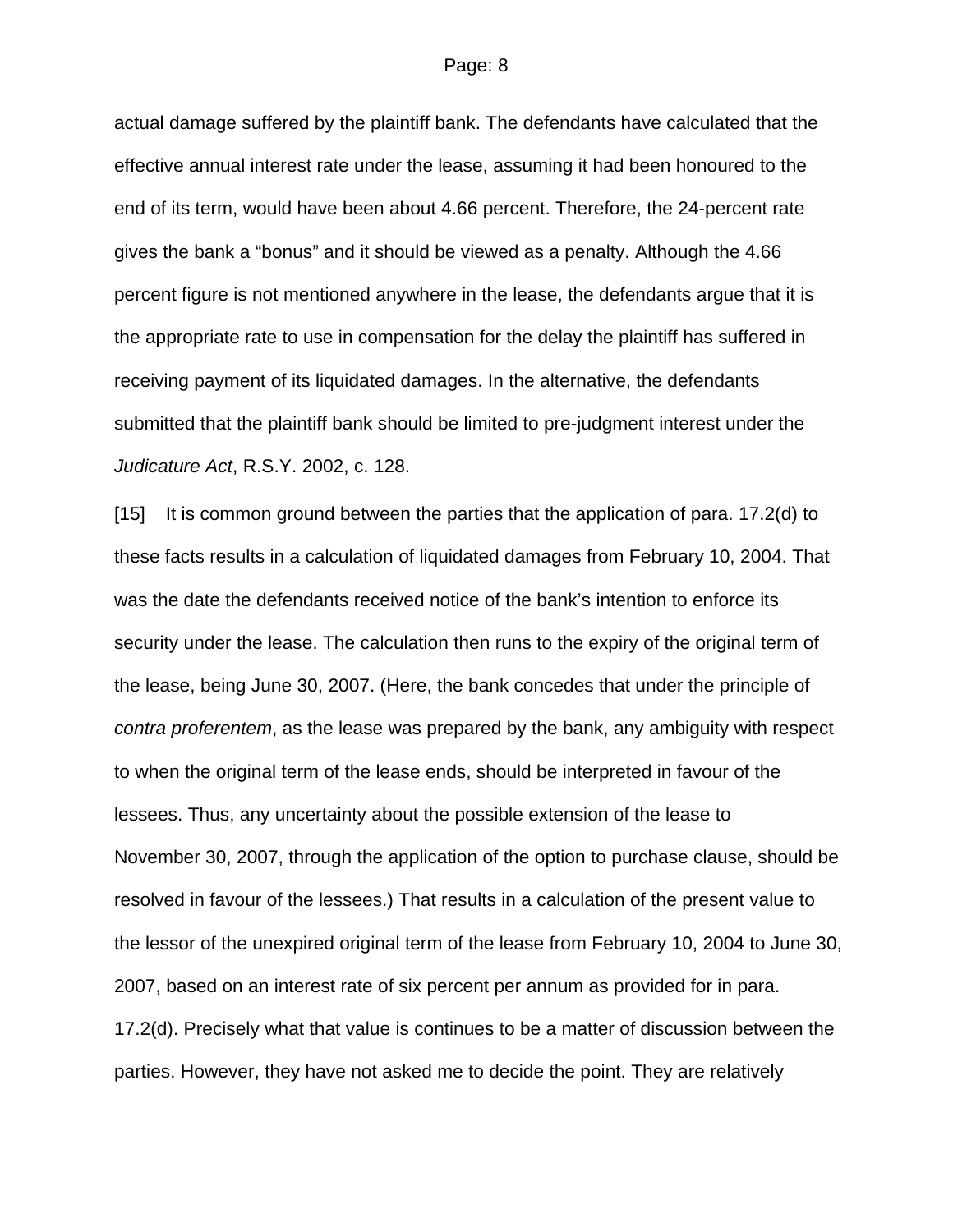confident that they will be able to agree on the value of the liquidated damages, and only failing that will they return to this Court for an assessment of those damages. The sole issue the parties have asked me to adjudicate is whether the interest rate of 24 percent per annum applies to the amount of liquidated damages under para. 17.2(d) or, if not, what rate of interest should apply.

[16] The defendants argued that para. 19 is ambiguous about whether it applies to para. 17.2(d) and therefore the principle of *contra proferentem* dictates that I should resolve that ambiguity by interpreting para. 19 against the bank, as the effective author (assignee) of the lease. However, a plain reading of para. 19 indicates that it was the intention of the parties that any delay in the payment of liquidated damages should attract interest at the rate of 24 percent per annum:

"Should Lessee fail to pay upon the due date any part of any sum hereby required to be paid to Lessor . . . Lessee shall pay to Lessor . . . interest at the rate of TWO (2%) PER CENT per month (equivalent to TWENTY-FOUR (24%) PER CENT per year) upon such payments due and unpaid until the date of payment. …" (emphasis added)

An amount calculated as due and payable for liquidated damages under para. 17.2(d) easily falls within the broad language "any sum hereby required to be paid to Lessor". Therefore, I find no ambiguity in para. 19 and accordingly I have no need to resort to the principle of *contra proferentem* in interpreting para. 19.

[17] Further, I am persuaded that para. 17.3 of the lease is also significant. Where that condition applies, a lessee may obtain title to the leased equipment at any time prior to its repossession (seizure) by the lessor, upon payment of the liquidated damages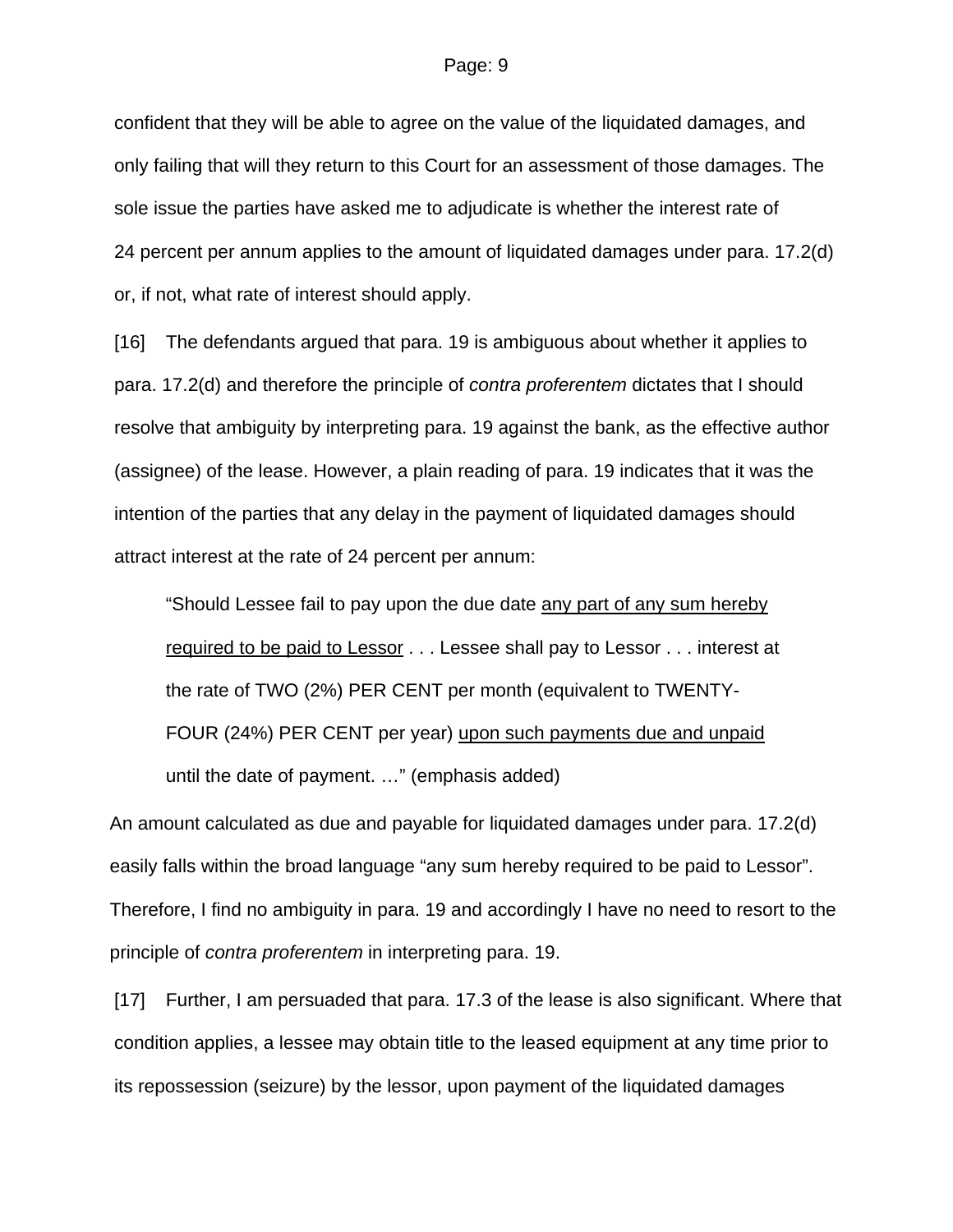#### Page: 10

calculated under para. 17.2(d) "and the amounts specified in paragraph 19," that is interest at the rate of 24 percent per annum accrued on the amount of those damages. Once again, I see no ambiguity here. It was clearly the intention of the parties that if the lessees intended to purchase the leased equipment prior to repossession by the lessor, they must pay the amount of liquidated damages calculated under para. 17.2(d), plus any interest accrued on that sum, if it has not been paid "upon the due date," at 24 percent per annum. However, even here, the defendants argue that the reference to "the amounts specified in paragraph 19" in 17.3 also constitutes a penalty. For the reasons which follow, I disagree.

[18] As I understood him, counsel for the defendants also seemed to suggest that there was some significance to the fact that para. 17.3 of the lease, quoted above at para. 9, refers to "amounts specified in paragraph 19," whereas para. 17.2(d) does not. Para. 19 of the lease is, of course, the provision creating the obligation to pay 24 percent interest on any sum due under the lease. And, since para. 19 is not referred to in para. 17.2(d), this calls into question whether the 24-percent rate applies to the damages under 17.2(d). However, that argument can be disposed of by recognizing that para. 17.2(d) contemplates the lessee paying "immediately" to the lessor the amount of liquidated damages calculated under that provision. Obviously, a payment which is made immediately, or on the date demanded, incurs no interest and para. 19 would not be applicable. But what if the amount of the liquidated damages calculated under para. 17.2(d) is not paid immediately? What rate of interest should apply to the delayed payment of that sum?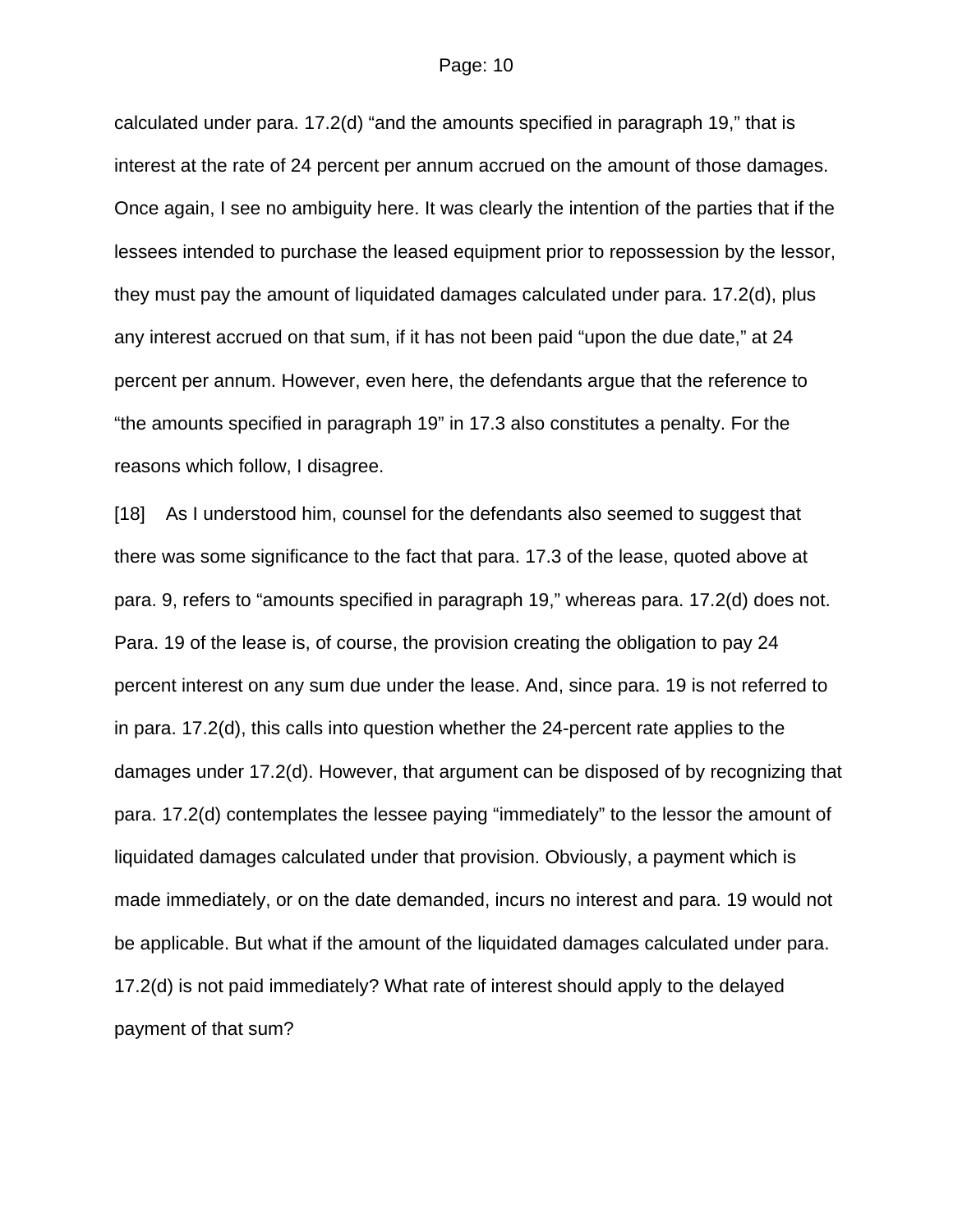#### Page: 11

[19] While the rate of 24 percent may be arguably arbitrary, in the sense that the parties might have picked any reasonable rate of interest, having agreed to 24 percent, why should I now undo the bargain made? Further, it is not arbitrary to expect that a lessee will be required to pay a reasonable rate of interest on any unpaid liquidated damages calculated under para. 17.2(d). The effective rate of interest over the entire term of the lease, as calculated by the defendants (4.66%) is not the only rate which may be considered to be reasonable. I do not know whether there were other background costs or expenses incurred by the bank, or its assignor North American, which were taken into account by the parties in agreeing to 24 percent. Also, I think I can take judicial notice that rates of interest varying from 18 percent to 24 percent are common in the modern commercial world of credit card contracts and accounts receivable.

[20] Finally, this is a different situation from that in *Keneric Tractor*, where the default clause purported to entitle the lessor to include in the calculation of liquidated damages "an amount equal to 20 percent of the aggregate minimum rental charges for the unexpired portion of the lease term". As I interpret the judgment, that was held by the Nova Scotia Court of Appeal to bear no relation to the actual damage suffered by the lessor. Nevertheless, the Court of Appeal would have, and did allow the lessor to be entitled to "a reasonable amount for finance charges" up to the time of the repossession of the chattels. Why then would the plaintiff lessor in this case not be entitled to "a reasonable amount" for interest up to the time of payment of the liquidated damages duly calculated under the lease?